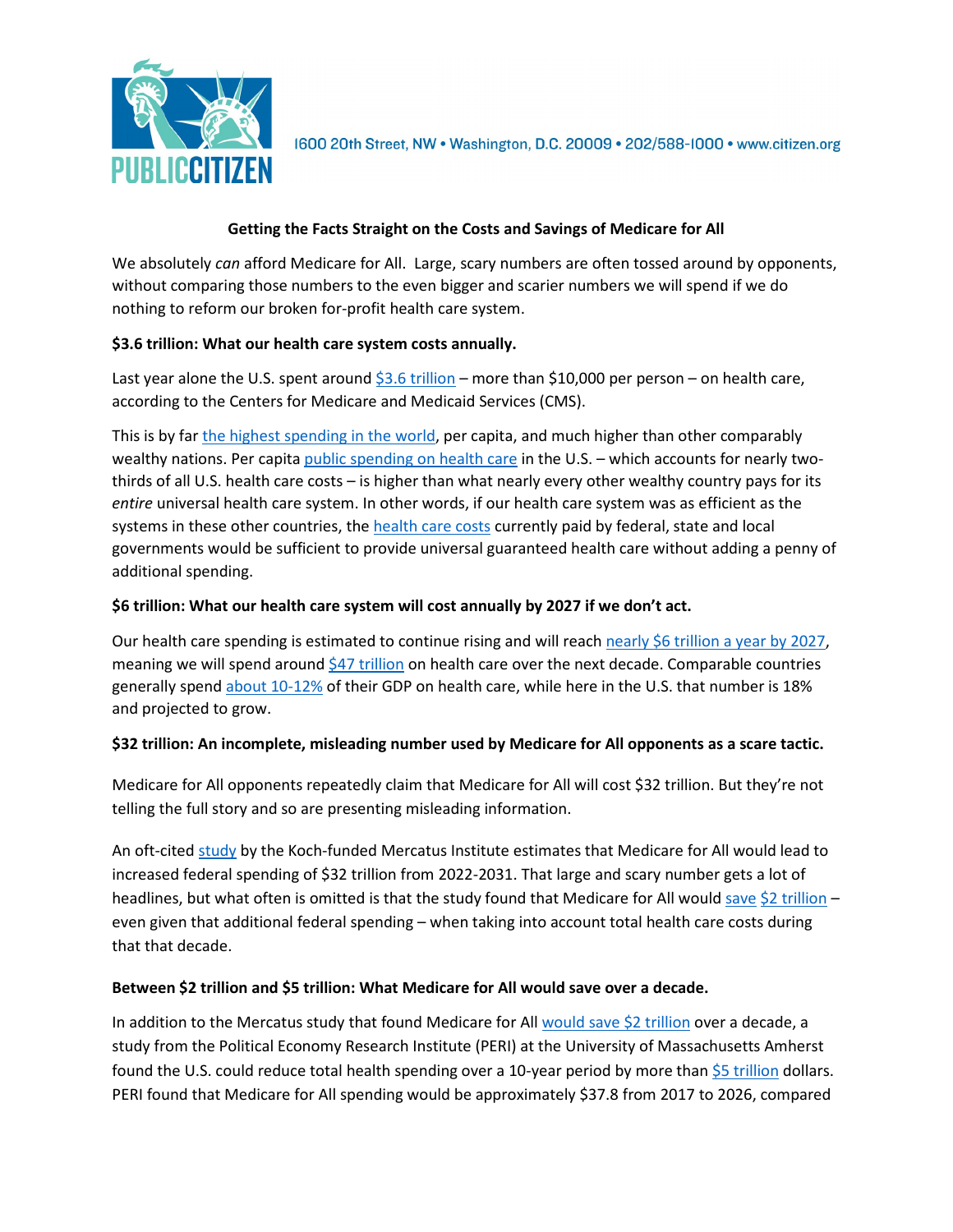with the CMS estimates of the current U.S. health care system costing \$42.9 trillion during that same period.

A [number of additional studies](https://www.healthcare-now.org/single-payer-studies/listing-of-single-payer-studies/) have analyzed single-payer proposals at the state and federal level and most found Medicare for All woul[d reduce our](https://www.peri.umass.edu/publication/item/1127-economic-analysis-of-medicare-for-all) [total health care](http://www.pnhp.org/sites/default/files/Funding%20HR%20676_Friedman_7.31.13_proofed.pdf) [spending](https://www.gao.gov/products/HRD-91-90) while expanding coverage to everyone in the U.S. and improving access to needed care.

Our current system is rife with waste that Medicare for All would significantly reduce. Between onequarter and one-third of U.S. health care dollars are spent o[n administrative](https://www.nejm.org/doi/full/10.1056/NEJMsa022033) [functions,](https://www.ncbi.nlm.nih.gov/pmc/articles/PMC3024588/) including insurance company overhead, administrative costs of providers and the costs of employers managing workers' benefits. Through simplified administration under Medicare for All, we could sav[e more than](http://annals.org/aim/fullarticle/2605414/single-payer-reform-only-way-fulfill-president-s-pledge-more)  [\\$500 billion a year.](http://annals.org/aim/fullarticle/2605414/single-payer-reform-only-way-fulfill-president-s-pledge-more)

Over the past 20 years, the cumulative spending in health care for enrollees in private health insurance grew by 29% from 2007 to 2013, [double](https://on.wsj.com/2ED1X2R) that of Medicare beneficiaries' spending growth (14%), a disparity that likely will grow in future years. Meanwhile, private insurance spending is estimated to grow by 104% by 2023 while Medicare spending is anticipated to grow only by 63%.

Further, by allowing the federal government to use its full negotiating power, Medicare for All would bring down health care and prescription drug prices. The federal government already successfully negotiates lower drug prices [for veterans.](https://bit.ly/2p8FRJi) Given that Medicare for All would mean the government would be negotiating on behalf of everyone in the U.S., drug prices would be even lower than those already achieved for veterans once we implement Medicare for All.

Another way to lower costs is to have the federal government [negotiate budgets](https://bit.ly/2O3v3YS.) with [hospitals](https://urbn.is/2O2ExmU) and other institutions to help control health care spending and reducing the extremely wasteful administrative costs that come with having to bill for every single procedure and medical product. Such budgets would also [ensure sufficient funding](https://bit.ly/2Ra6awE) for needed care by separating operating expenses from funding for buying unwarranted equipment tied to profit instead of community need.

Having access to medically necessary care, including preventive services, would reduce the incidence of many preventable diseases and allow earlier treatment for a variety of illnesses[. Nearly half of all](https://bit.ly/CuBUXo)  [Americans](https://bit.ly/CuBUXo) report that they avoided going to the doctor when sick or injured in the past year due to cost, meaning that many Americans put off care rather than risk [medical debt](https://bit.ly/2ODJkk5) and even bankruptcy just to get the care they need. Earlier treatment would reduce the need for more expensive care later on.

### **14 percent: The amount the working families could save under Medicare for All.**

There are many [ways](https://bit.ly/2fhTNhh) t[o pay for](https://americansfortaxfairness.org/wp-content/uploads/ATF-Fair-Taxes-Now-Report-FINAL-FINAL-4-12-19.pdf) Medicare for All that would allow most Americans to pay less for health care because overall [health spending would be reduced.](https://www.peri.umass.edu/publication/item/1127-economic-analysis-of-medicare-for-all) About [two-thirds](https://www.peri.umass.edu/publication/item/1127-economic-analysis-of-medicare-for-all) of Medicare for All funding would come from taking current public spending streams for health care programs and funneling them to Medicare for All. To fund the rest of the spending, the government could rely on a number of potential mechanisms, including payroll taxes, taxes on Wall Street trades, taxes on high**-**income earners and improving the taxation of corporations. As a result, working families that make around \$60,000 a